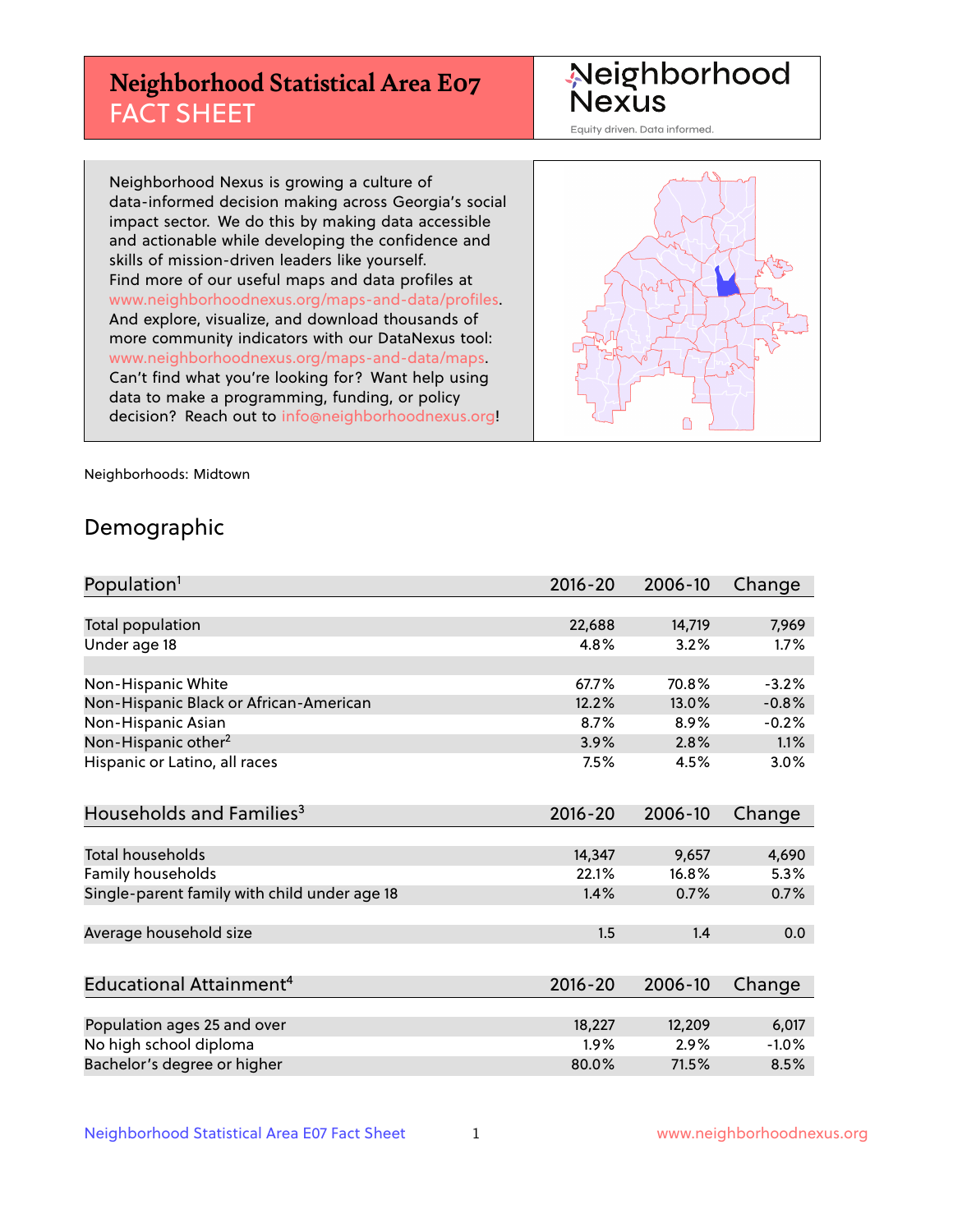## Change Measures, continued...

| Employment <sup>5</sup>                                                                          | $2016 - 20$     | 2006-10        | Change           |
|--------------------------------------------------------------------------------------------------|-----------------|----------------|------------------|
|                                                                                                  |                 |                |                  |
| Total workers residing in Neighborhood Statistical Area                                          | 11,944<br>9.1%  | 7,336<br>15.0% | 4,608<br>$-5.9%$ |
| Workers with earnings \$1250/month or less<br>Workers with earnings \$1251/month to \$3333/month | 12.9%           | 32.3%          | $-19.4%$         |
| Workers with earnings greater than \$3333/month                                                  | 78.1%           | 52.8%          | 25.3%            |
|                                                                                                  |                 |                |                  |
| Total jobs located in Neighborhood Statistical Area                                              | 53,527          | 34,394         | 19,133           |
| Jobs with earnings \$1250/month or less                                                          | 15.6%           | 18.5%          | $-2.9%$          |
| Jobs with earnings \$1251/month to \$3333/month                                                  | 21.7%           | 33.9%          | $-12.2%$         |
| Jobs with earnings greater than \$3333/month                                                     | 62.7%           | 47.5%          | 15.1%            |
|                                                                                                  |                 |                |                  |
| Jobs/workers ratio                                                                               | 4.5             | 4.7            | $-0.2$           |
|                                                                                                  |                 |                |                  |
| Income and Poverty <sup>6</sup>                                                                  | $2016 - 20$     | 2006-10        | Change           |
|                                                                                                  |                 |                |                  |
| Median household income                                                                          | \$85,339        | \$64,267       | \$21,072         |
|                                                                                                  |                 |                |                  |
| Population for whom poverty status is determined                                                 | 21,231          | 13,928         | 7,303            |
| Population below poverty                                                                         | 11.0%           | 8.7%           | 2.3%             |
|                                                                                                  |                 |                |                  |
| Housing <sup>7</sup>                                                                             | $2016 - 20$     | 2006-10        | Change           |
|                                                                                                  |                 |                |                  |
| Total housing units                                                                              | 16,990          | 11,846         | 5,144            |
| Occupied housing units                                                                           | 84.4%           | 81.5%          | 2.9%             |
| Vacant housing units                                                                             | 15.6%           | 18.5%          | $-2.9%$          |
|                                                                                                  |                 |                |                  |
| Occupied housing units                                                                           | 14,347<br>39.5% | 9,657<br>48.7% | 4,690            |
| Owner occupied housing units                                                                     |                 |                | $-9.2%$<br>9.2%  |
| Renter occupied housing units                                                                    | 60.5%           | 51.3%          |                  |
|                                                                                                  |                 |                |                  |
| Access to a Vehicle <sup>8</sup>                                                                 | $2016 - 20$     | 2006-10        | Change           |
|                                                                                                  |                 |                |                  |
| Occupied housing units<br>No vehicle available                                                   | 14,347<br>14.2% | 9,657<br>12.6% | 4,690            |
|                                                                                                  |                 |                | 1.6%             |
|                                                                                                  |                 |                |                  |
| Crime Rates, per 10,000 Population <sup>9</sup>                                                  | 2017-21         | 2012-16        | Change           |
|                                                                                                  |                 |                |                  |
| All Part I crimes                                                                                | 685.3           | 890.6          | $-205.3$         |
| Violent crime                                                                                    | 43.2            | 77.8           | $-34.6$          |
| Murder                                                                                           | 1.1             | 0.6            | 0.6              |
| Robbery                                                                                          | 18.8            | 48.2           | $-29.5$          |
| Aggravated assault                                                                               | 23.3            | 29.0           | $-5.7$           |
| Property crime                                                                                   | 642.1           | 812.9          | $-170.8$         |
| <b>Burglary</b>                                                                                  | 32.0            | 54.8           | $-22.8$          |
| Larceny                                                                                          | 512.6           | 682.8          | $-170.2$         |
| Vehicle theft                                                                                    | 97.5            | 75.3           | 22.2             |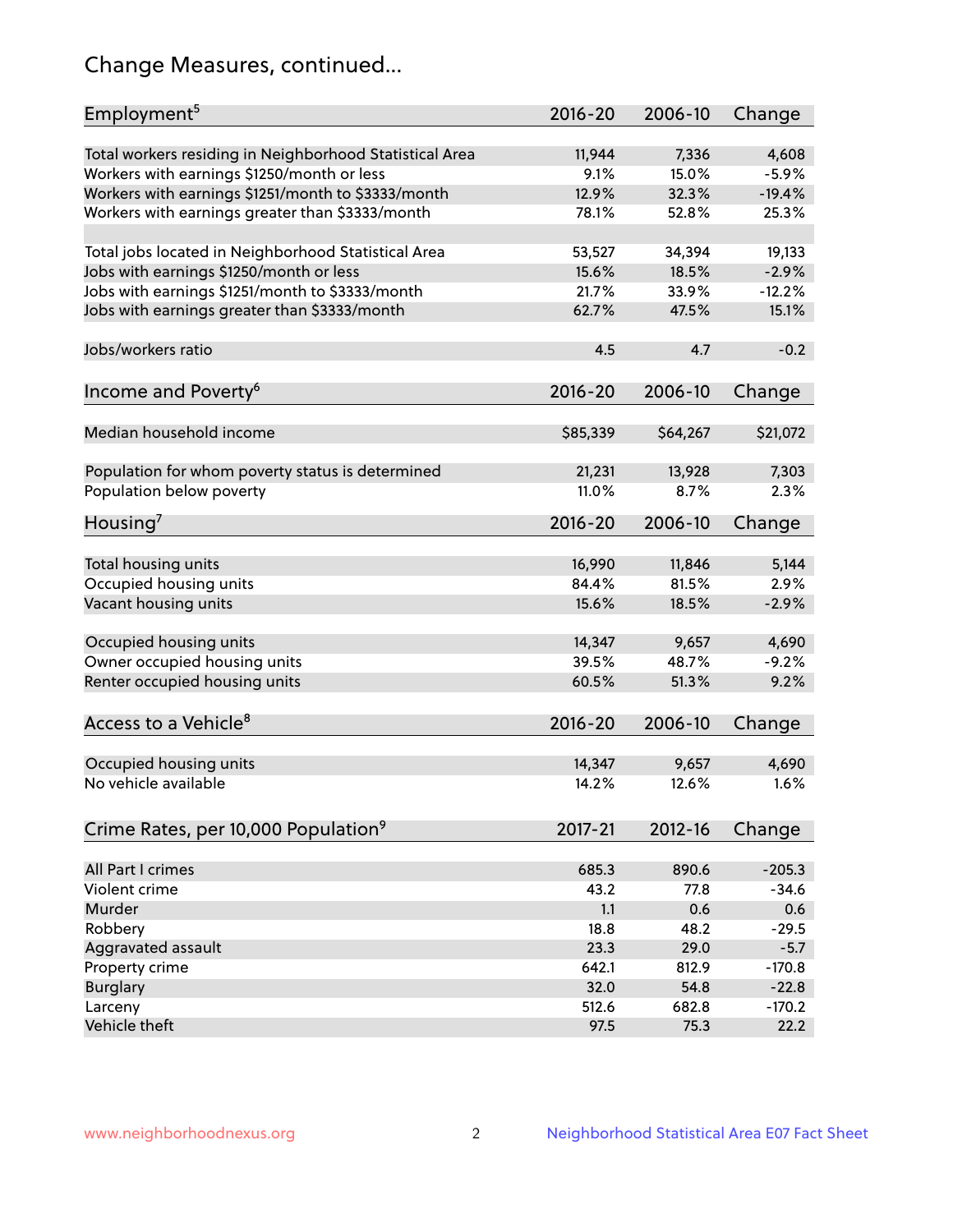## Current Data: Demographic

| Sex and Age, 2016-20 <sup>10</sup>                    | <b>Estimate</b> | Margin of Error |
|-------------------------------------------------------|-----------------|-----------------|
| Total population                                      | 22,688          | $\pm$ 1,467     |
| Male                                                  | 59.0%           | $\pm 3.6\%$     |
| Female                                                | 41.0%           | $\pm 2.6\%$     |
| Under 5 years                                         | 2.7%            | $\pm 1.0\%$     |
| 5 to 9 years                                          | 1.1%            | $\pm$ 0.6%      |
| 10 to 14 years                                        | 0.6%            | $\pm$ 0.4%      |
| 15 to 19 years                                        | 2.6%            | $\pm$ 0.9%      |
| 20 to 24 years                                        | 12.7%           | $\pm$ 3.1%      |
| 25 to 34 years                                        | 38.7%           | $\pm$ 3.7%      |
| 35 to 44 years                                        | 13.6%           | $\pm 2.0\%$     |
| 45 to 54 years                                        | 13.7%           | $\pm 2.1\%$     |
| 55 to 59 years                                        | 4.4%            | $\pm1.0\%$      |
| 60 to 64 years                                        | 4.6%            | $\pm 1.5\%$     |
| 65 to 74 years                                        | 4.3%            | $\pm 1.1\%$     |
| 75 to 84 years                                        | 0.7%            | $\pm$ 0.5%      |
| 85 years and over                                     | 0.3%            | $\pm$ 0.4%      |
| Median age (years)                                    | 32.3            | $\pm$ 0.3       |
| Race and Ethnicity, 2016-20 <sup>11</sup>             | <b>Estimate</b> | Margin of Error |
| <b>Total population</b>                               | 22,688          | $\pm$ 1,467     |
| Hispanic or Latino (of any race)                      | 7.5%            | $\pm 1.6\%$     |
| Not Hispanic or Latino                                | 92.5%           | $\pm 1.4\%$     |
| White alone                                           | 67.7%           | ±3.3%           |
| Black or African American alone                       | 12.2%           | $\pm 2.6\%$     |
| American Indian and Alaska Native alone               | 0.4%            | $\pm$ 0.3%      |
| Asian alone                                           | 8.7%            | $\pm 2.1\%$     |
| Native Hawaiian and other Pacific Islander alone      | 0.0%            | $\pm$ 0.2%      |
| Some other race alone                                 | 0.3%            | $\pm$ 0.3%      |
| Two or more races                                     | 3.3%            | ±1.4%           |
| U.S. Citizenship Status, 2016-20 <sup>12</sup>        | <b>Estimate</b> | Margin of Error |
| Foreign-born population                               | 3,304           | $\pm 552$       |
| Naturalized U.S. citizen                              | 34.2%           | $\pm$ 7.2%      |
| Not a U.S. citizen                                    | 65.8%           | $\pm$ 9.1%      |
| Citizen, Voting Age Population, 2016-20 <sup>13</sup> | <b>Estimate</b> | Margin of Error |
| Citizen, 18 and over population                       | 19,489          | ±1,384          |
| Male                                                  | 59.6%           | $\pm 4.1\%$     |
| Female                                                | 40.4%           | ±2.8%           |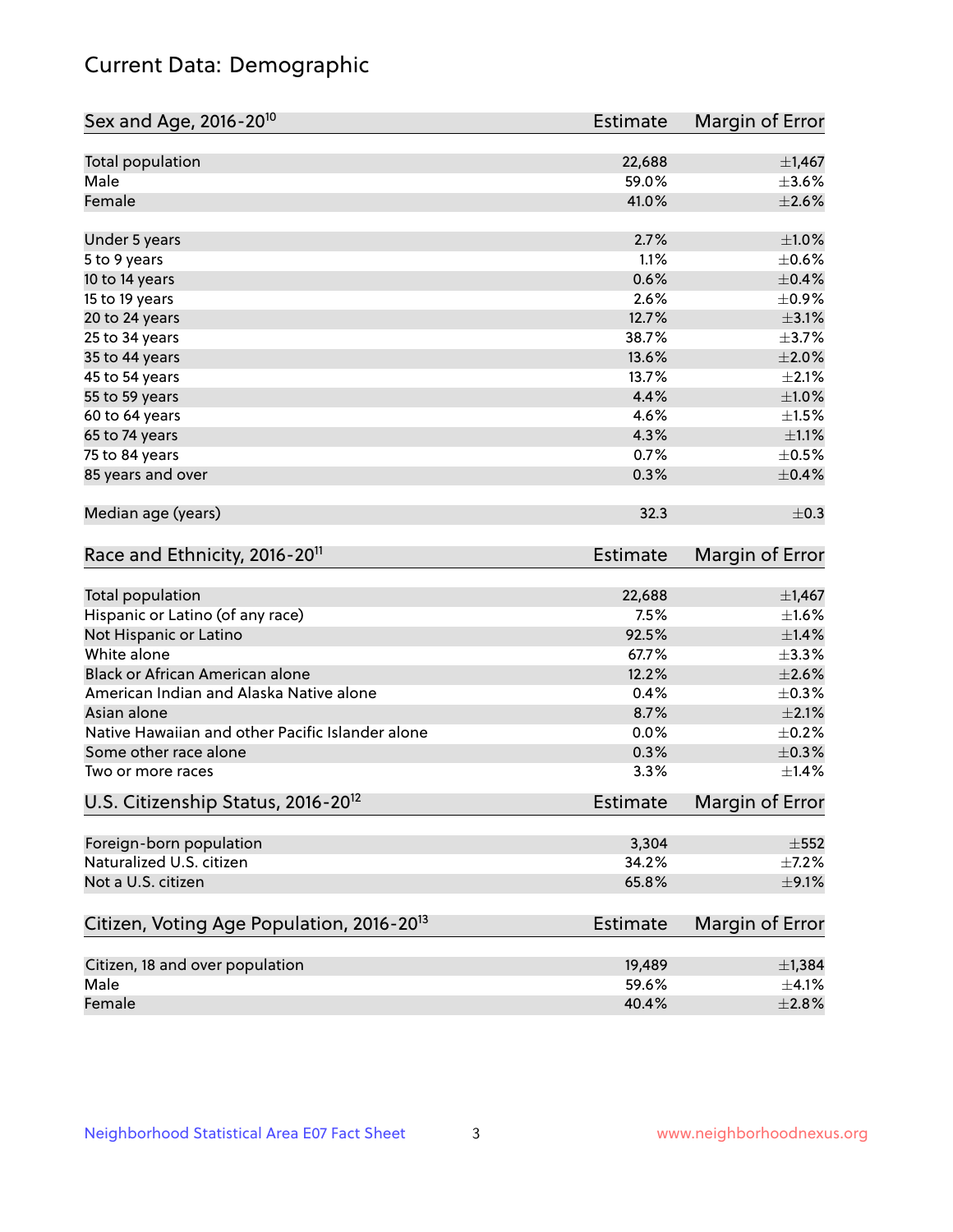## Current Data: Economic

| Income, 2016-20 <sup>14</sup>                                     | Estimate  | Margin of Error |
|-------------------------------------------------------------------|-----------|-----------------|
|                                                                   |           |                 |
| All households                                                    | 14,347    | ±1,115          |
| Less than \$10,000                                                | 8.2%      | $\pm 2.9\%$     |
| \$10,000 to \$14,999                                              | 1.7%      | $\pm$ 0.8%      |
| \$15,000 to \$24,999                                              | 5.0%      | $\pm1.8\%$      |
| \$25,000 to \$34,999                                              | 5.5%      | $\pm 3.0\%$     |
| \$35,000 to \$49,999                                              | 4.4%      | $\pm 1.6\%$     |
| \$50,000 to \$74,999                                              | 19.8%     | $\pm$ 5.0%      |
| \$75,000 to \$99,999                                              | 12.8%     | $\pm 2.5\%$     |
| \$100,000 to \$149,999                                            | 16.8%     | $\pm 2.1\%$     |
| \$150,000 to \$199,999                                            | 9.6%      | $\pm 2.9\%$     |
| \$200,000 or more                                                 | 16.1%     | $\pm 2.5\%$     |
| Median household income (dollars)                                 | \$85,339  | ±3,233          |
| Mean household income (dollars)                                   | \$120,935 | ±7,974          |
| Households with earnings                                          | 90.7%     | $\pm 2.5\%$     |
| Mean earnings (dollars)                                           | \$123,902 | $\pm$ 8,308     |
| Households with Social Security                                   | 7.9%      | $\pm 1.6\%$     |
| Mean Social Security income (dollars)                             | \$16,668  | $\pm 2,139$     |
| Households with retirement income                                 | 7.7%      | $\pm 2.3\%$     |
| Mean retirement income (dollars)                                  | \$32,960  | $\pm$ 7,118     |
| Households with Supplemental Security Income                      | 1.2%      | $\pm$ 0.9%      |
| Mean Supplemental Security Income (dollars)                       | \$6,403   | $\pm$ 4,638     |
| Households with cash public assistance income                     | 0.3%      | $\pm$ 0.4%      |
| Mean cash public assistance income (dollars)                      | \$0       | $\pm 0$         |
| Households with Food Stamp/SNAP benefits in the past 12<br>months | 2.7%      | $\pm1.0\%$      |
| Family households                                                 | 3,174     | $\pm$ 524       |
| Less than \$10,000                                                | 1.7%      | $\pm 2.1\%$     |
| \$10,000 to \$14,999                                              | 2.2%      | $\pm 2.0\%$     |
| \$15,000 to \$24,999                                              | 1.1%      | $\pm 2.2\%$     |
| \$25,000 to \$34,999                                              | 2.3%      | $\pm 2.7\%$     |
| \$35,000 to \$49,999                                              | 0.8%      | $\pm 2.3\%$     |
| \$50,000 to \$74,999                                              | 8.8%      | $\pm 2.4\%$     |
| \$75,000 to \$99,999                                              | 7.7%      | $\pm$ 3.7%      |
| \$100,000 to \$149,999                                            | 15.2%     | $\pm$ 4.2%      |
| \$150,000 to \$199,999                                            | 20.9%     | $\pm$ 11.7%     |
| \$200,000 or more                                                 | 39.2%     | $\pm$ 6.9%      |
| Median family income (dollars)                                    | \$174,337 | $\pm$ 8,407     |
| Mean family income (dollars)                                      | \$217,547 | ±33,344         |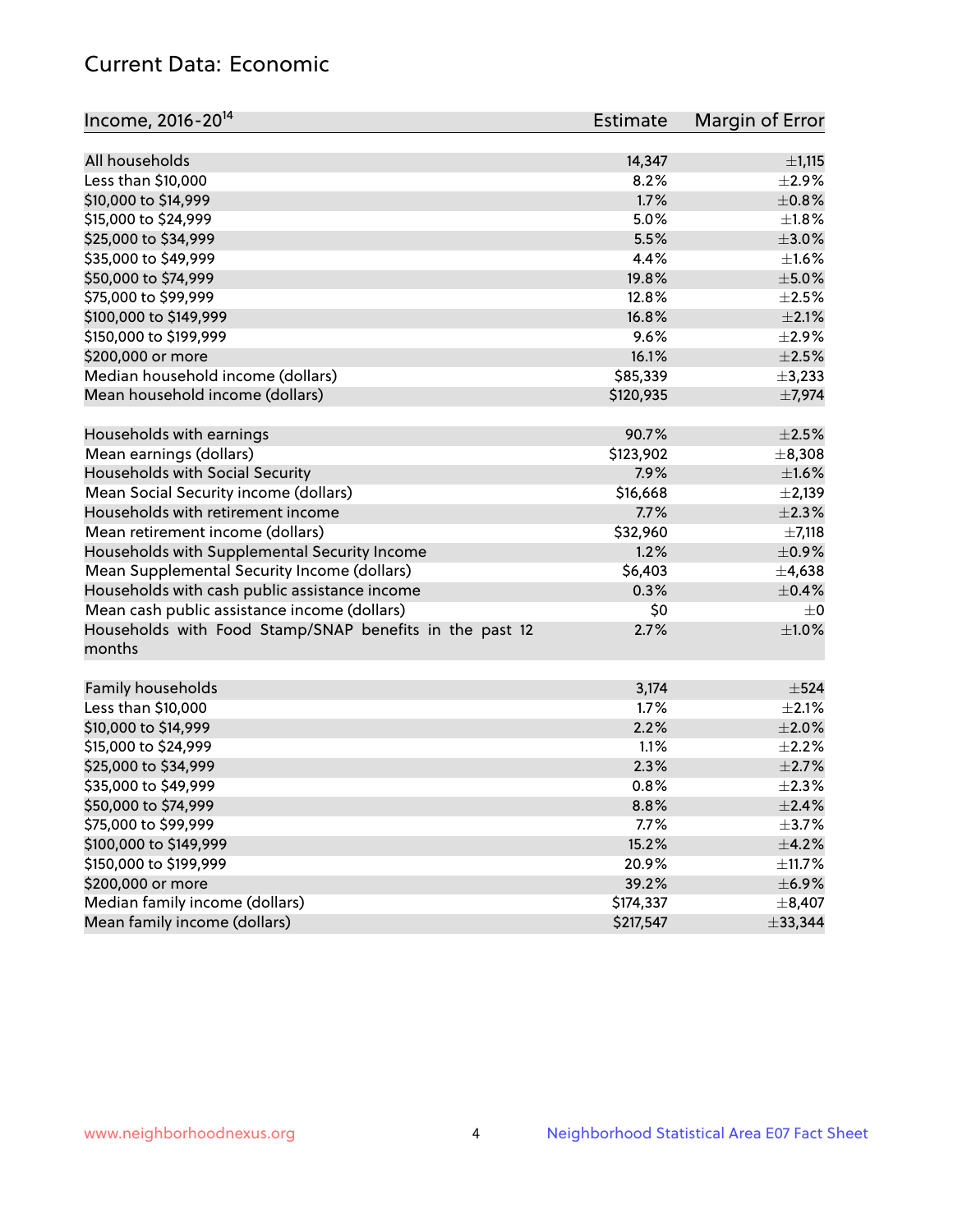## Current Data: Economic, continued...

| Income, 2016-20, continued <sup>15</sup>                                              | <b>Estimate</b> | Margin of Error        |
|---------------------------------------------------------------------------------------|-----------------|------------------------|
|                                                                                       |                 |                        |
| Nonfamily households                                                                  | 11,173          | $\pm$ 1,081            |
| Median nonfamily income (dollars)                                                     | \$72,119        | ±2,065                 |
| Mean nonfamily income (dollars)                                                       | \$93,407        | ± 5,104                |
| Median earnings for workers (dollars)                                                 | \$64,852        | $\pm 2,011$            |
| Median earnings for male full-time, year-round workers<br>(dollars)                   | \$81,283        | ±3,629                 |
| Median earnings for female full-time, year-round workers<br>(dollars)                 | \$77,147        | $\pm$ 4,173            |
| Per capita income (dollars)                                                           | \$77,799        | ±5,827                 |
| Families Below Poverty Level, 2016-20 <sup>16</sup>                                   | <b>Estimate</b> | <b>Margin of Error</b> |
|                                                                                       |                 |                        |
| <b>All Families</b>                                                                   | 3,174           | $\pm$ 524              |
| Percent below poverty                                                                 | 3.9%            | $\pm 2.8\%$            |
| Families with related children under 18 years                                         | 624             | $\pm 202$              |
| Percent below poverty                                                                 | 13.9%           | $\pm$ 16.0%            |
| Families with related children under 5 years only                                     | 322             | $\pm$ 148              |
| Percent below poverty                                                                 | 14.1%           | ±28.3%                 |
|                                                                                       | 2,720           | $\pm$ 496              |
| Married couple families                                                               | 1.2%            | ±1.9%                  |
| Percent below poverty                                                                 | 376             |                        |
| Married couple families with related children under 18 years<br>Percent below poverty | 2.1%            | $\pm 121$<br>±11.8%    |
| Married couple families with related children under 5 years                           | 269             | $\pm$ 106              |
| Percent below poverty                                                                 | 3.0%            | ±16.4%                 |
|                                                                                       |                 |                        |
| Families with female householder, no spouse present                                   | 345             | $\pm 170$              |
| Percent below poverty                                                                 | 23.6%           | ±21.2%                 |
| Families with female householder, no spouse present with                              | 223             | $\pm$ 146              |
| related children under 18 years                                                       |                 |                        |
| Percent below poverty                                                                 | 35.2%           | ±29.9%                 |
| Families with female householder, no spouse present with                              | 52              | $\pm$ 85               |
| related children under 5 years                                                        |                 |                        |
| Percent below poverty                                                                 | 71.4%           | ±69.7%                 |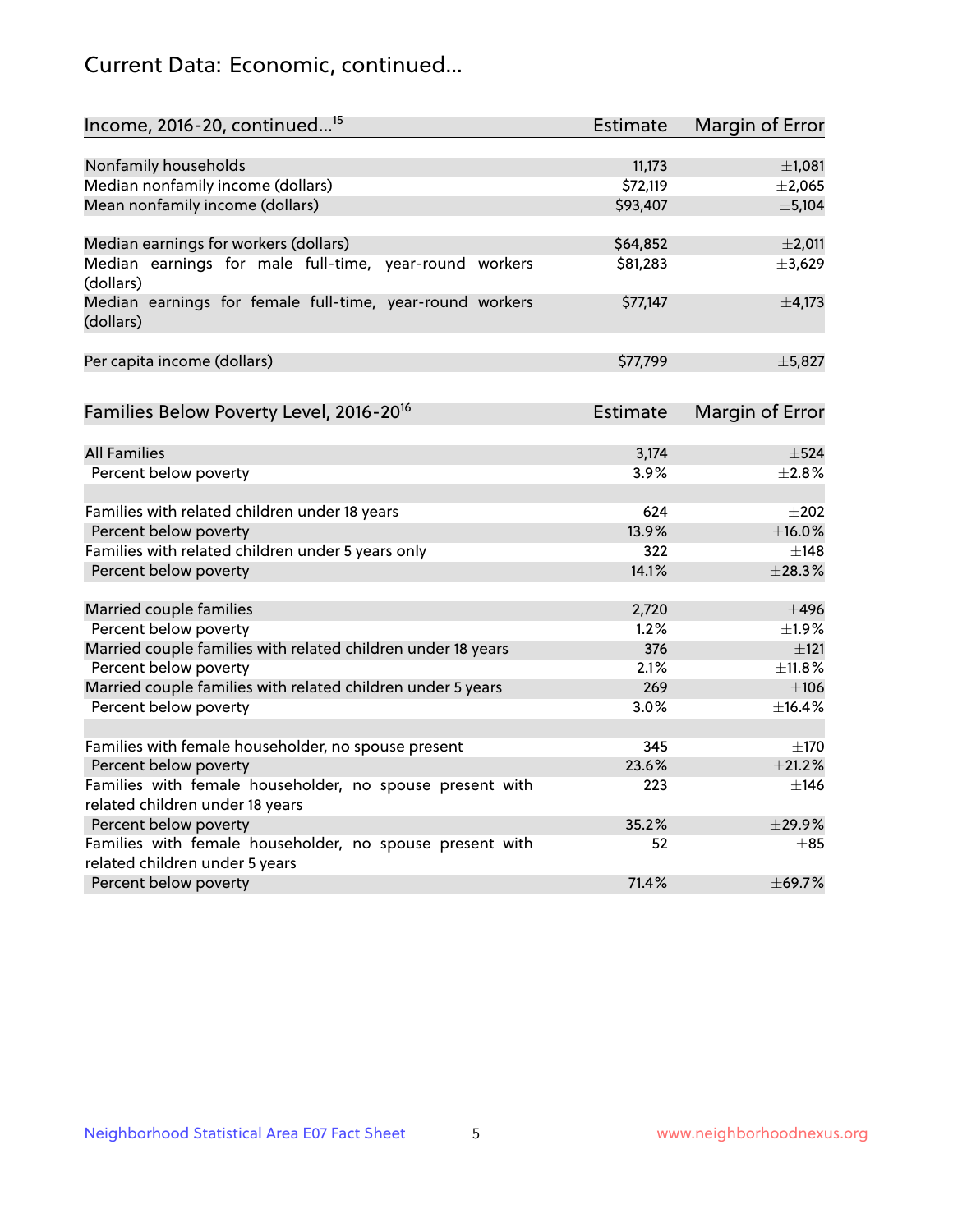## Current Data: Economic, continued...

| People Below Poverty Level, 2016-20 <sup>17</sup> | <b>Estimate</b> | Margin of Error |
|---------------------------------------------------|-----------------|-----------------|
|                                                   |                 |                 |
| Total population                                  | 21,231          | $\pm$ 1,436     |
| Percent below poverty                             | 11.0%           | $\pm 2.8\%$     |
| Population under 18 years                         | 1,052           | $\pm$ 344       |
| Percent below poverty                             | 16.8%           | $\pm$ 17.6%     |
| Population 18 years and over                      | 20,178          | $\pm$ 1,500     |
| Percent below poverty                             | 10.7%           | $+2.7%$         |
| Population 18 to 64 years                         | 19,001          | $\pm$ 1,474     |
| Percent below poverty                             | 10.8%           | $\pm 2.8\%$     |
| Population 65 years and over                      | 1,178           | $\pm 278$       |
| Percent below poverty                             | 8.3%            | $\pm$ 7.9%      |

| Poverty by Race/Ethnicity, 2016-20 <sup>18</sup> | <b>Estimate</b> | Margin of Error |
|--------------------------------------------------|-----------------|-----------------|
|                                                  |                 |                 |
| Non-Hispanic White population                    | 14,839          | $\pm$ 1,230     |
| Percent below poverty                            | $8.0\%$         | $\pm 2.8\%$     |
| <b>Black population</b>                          | 2,147           | $\pm$ 577       |
| Percent below poverty                            | 28.3%           | $\pm$ 9.7%      |
| Asian population                                 | 1,751           | $\pm$ 476       |
| Percent below poverty                            | 22.8%           | $\pm$ 16.5%     |
| Hispanic or Latino population                    | 1,657           | $\pm$ 385       |
| Percent below poverty                            | 3.9%            | $\pm$ 4.1%      |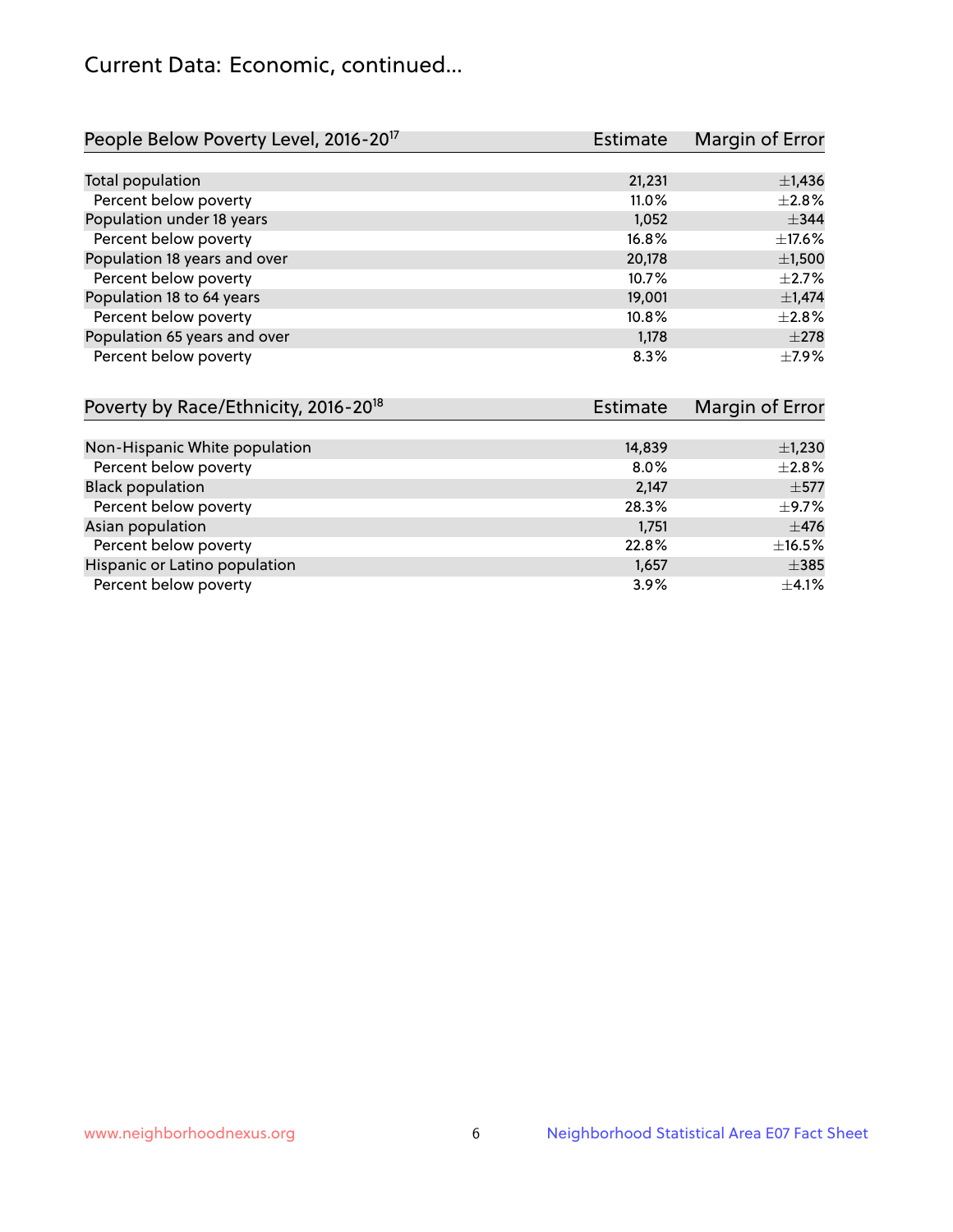# Current Data: Employment

| Employment Status, 2016-20 <sup>19</sup>                      | <b>Estimate</b> | Margin of Error |
|---------------------------------------------------------------|-----------------|-----------------|
|                                                               |                 |                 |
| Population 16 years and over                                  | 21,688          | $\pm$ 1,421     |
| In labor force                                                | 80.3%           | $\pm$ 3.8%      |
| Civilian labor force                                          | 80.0%           | $\pm 3.8\%$     |
| Employed                                                      | 77.5%           | $\pm$ 3.9%      |
| Unemployed                                                    | 2.6%            | $\pm 1.5\%$     |
| <b>Armed Forces</b>                                           | 0.3%            | $\pm$ 0.9%      |
| Not in labor force                                            | 19.7%           | $\pm 2.5\%$     |
| Civilian labor force                                          | 17,354          | $\pm$ 1,408     |
| <b>Unemployment Rate</b>                                      | 3.2%            | ±1.9%           |
|                                                               |                 |                 |
| Females 16 years and over                                     | 8,766           | $\pm$ 803       |
| In labor force                                                | 74.6%           | $\pm 3.5\%$     |
| Civilian labor force                                          | 74.6%           | $\pm 3.5\%$     |
| Employed                                                      | 73.3%           | $\pm 3.6\%$     |
|                                                               |                 |                 |
| Own children of the householder under 6 years                 | 642             | $\pm 233$       |
| All parents in family in labor force                          | 63.0%           | $\pm 21.9\%$    |
|                                                               |                 |                 |
| Own children of the householder 6 to 17 years                 | 409             | $\pm$ 187       |
| All parents in family in labor force                          | 80.6%           | ±26.0%          |
|                                                               |                 |                 |
| Industry, 2016-20 <sup>20</sup>                               | <b>Estimate</b> | Margin of Error |
|                                                               |                 |                 |
| Civilian employed population 16 years and over                | 16,799          | $\pm$ 1,386     |
| Agriculture, forestry, fishing and hunting, and mining        | 0.0%            | $\pm$ 0.3%      |
| Construction                                                  | 3.5%            | $\pm$ 3.1%      |
| Manufacturing                                                 | 4.2%            | $\pm 1.1\%$     |
| Wholesale trade                                               | 2.3%            | $\pm$ 0.9%      |
| Retail trade                                                  | 6.6%            | $\pm 1.6\%$     |
| Transportation and warehousing, and utilities                 | 3.5%            | $\pm 1.2\%$     |
| Information                                                   | 4.0%            | $\pm$ 1.2%      |
| Finance and insurance, and real estate and rental and leasing | 8.2%            | $\pm1.6\%$      |
| Professional, scientific, and management, and administrative  | 30.0%           | $\pm$ 3.5%      |
| and waste management services                                 |                 |                 |
| Educational services, and health care and social assistance   | 20.4%           | $\pm 2.9\%$     |
| Arts, entertainment, and recreation, and accommodation and    | 7.9%            | $\pm$ 1.7%      |
| food services                                                 |                 |                 |
| Other services, except public administration                  | 2.8%            | $\pm$ 0.7%      |
| Public administration                                         | 6.5%            | $\pm$ 3.2%      |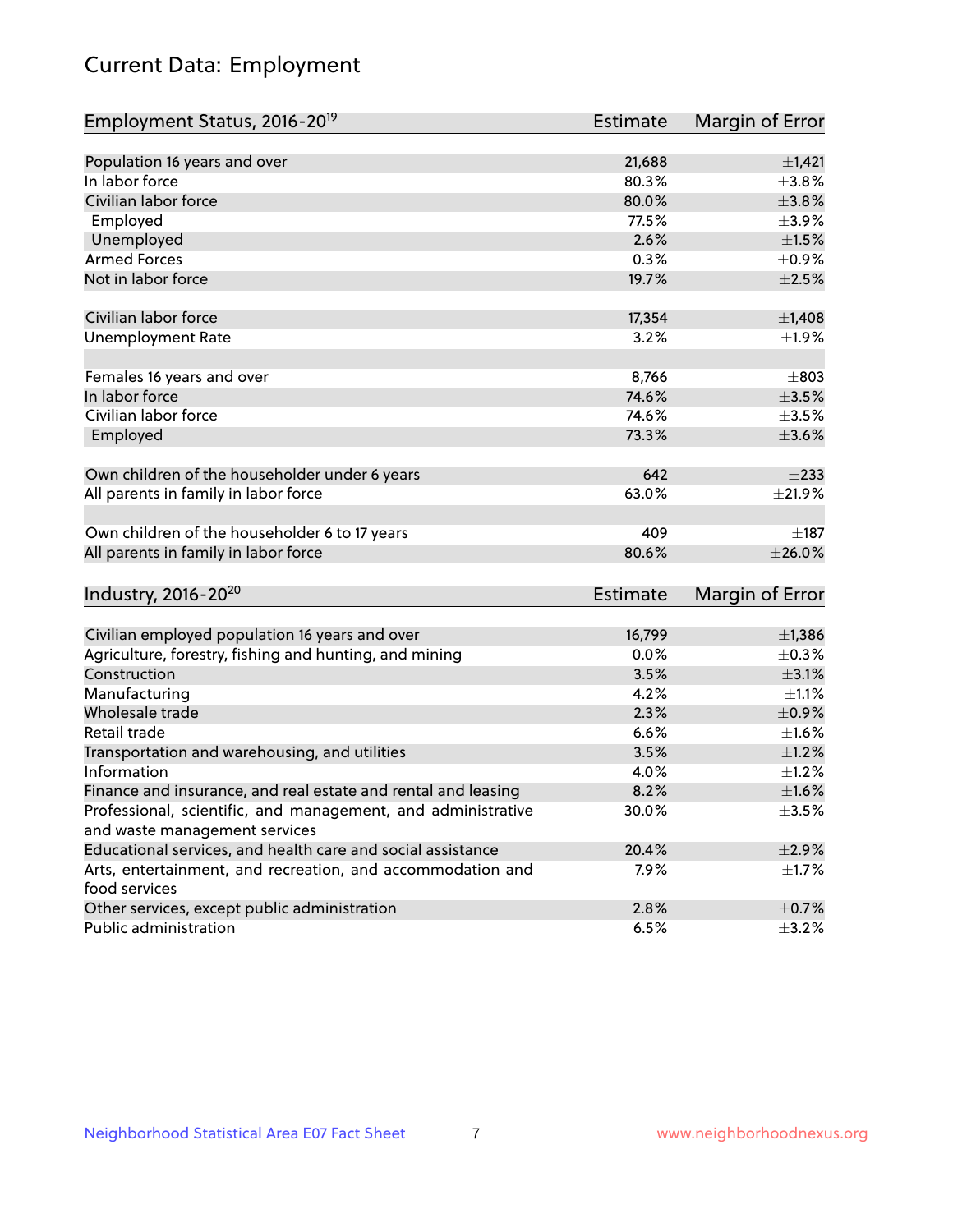# Current Data: Employment, continued...

| Occupation, 2016-20 <sup>21</sup>                                                                                | Estimate | Margin of Error |
|------------------------------------------------------------------------------------------------------------------|----------|-----------------|
| Civilian employed population 16 years and over                                                                   | 16,799   | $\pm$ 1,386     |
| Management, business, science, and arts occupations                                                              | 75.5%    | $\pm 2.6\%$     |
| Service occupations                                                                                              | 7.0%     | $\pm 3.0\%$     |
| Sales and office occupations                                                                                     | 14.3%    | $\pm 2.3\%$     |
| Natural resources, construction, and maintenance occupations                                                     | 0.5%     | $\pm$ 0.6%      |
| Production, transportation, and material moving occupations                                                      | 2.7%     | $\pm 1.1\%$     |
| Class of Worker, 2016-20 <sup>22</sup>                                                                           | Estimate | Margin of Error |
| Civilian employed population 16 years and over                                                                   | 16,799   | $\pm$ 1,386     |
| Private wage and salary workers                                                                                  | 78.7%    | $\pm$ 9.0%      |
| Government workers                                                                                               | 15.8%    | $\pm$ 4.0%      |
| Self-employed in own not incorporated business workers                                                           | 5.5%     | $\pm 2.6\%$     |
| Unpaid family workers                                                                                            | 0.1%     | $\pm$ 0.4%      |
| Job Flows, 2019 <sup>23</sup>                                                                                    |          | 2019            |
|                                                                                                                  |          |                 |
| Total Jobs in Neighborhood Statistical Area                                                                      |          | 53,527          |
| Held by residents of Neighborhood Statistical Area                                                               |          | 2.5%            |
| Held by non-residents of Neighborhood Statistical Area                                                           |          | 97.5%           |
| Jobs by Industry Sector, 2019 <sup>24</sup>                                                                      |          | 2019            |
| Total Jobs in Neighborhood Statistical Area                                                                      |          | 53,527          |
| <b>Goods Producing sectors</b>                                                                                   |          | 2.4%            |
| Trade, Transportation, and Utilities sectors                                                                     |          | 8.9%            |
| All Other Services sectors                                                                                       |          | 88.7%           |
| Total Jobs in Neighborhood Statistical<br>held<br>by<br>Area<br>Neighborhood Statistical Area residents          |          | 1,324           |
| <b>Goods Producing sectors</b>                                                                                   |          | 3.5%            |
| Trade, Transportation, and Utilities sectors                                                                     |          | 9.4%            |
| All Other Services sectors                                                                                       |          | 87.2%           |
| Jobs by Earnings, 2019 <sup>25</sup>                                                                             |          | 2019            |
| Total Jobs in Neighborhood Statistical Area                                                                      |          | 53,527          |
| Jobs with earnings \$1250/month or less                                                                          |          | 15.6%           |
| Jobs with earnings \$1251/month to \$3333/month                                                                  |          | 21.7%           |
| Jobs with earnings greater than \$3333/month                                                                     |          | 62.7%           |
| Neighborhood Statistical<br>Jobs<br>in<br>held<br>by<br>Total<br>Area<br>Neighborhood Statistical Area residents |          | 1,324           |
| Jobs with earnings \$1250/month or less                                                                          |          | 11.0%           |
| Jobs with earnings \$1251/month to \$3333/month                                                                  |          | 13.9%           |
| Jobs with earnings greater than \$3333/month                                                                     |          | 75.1%           |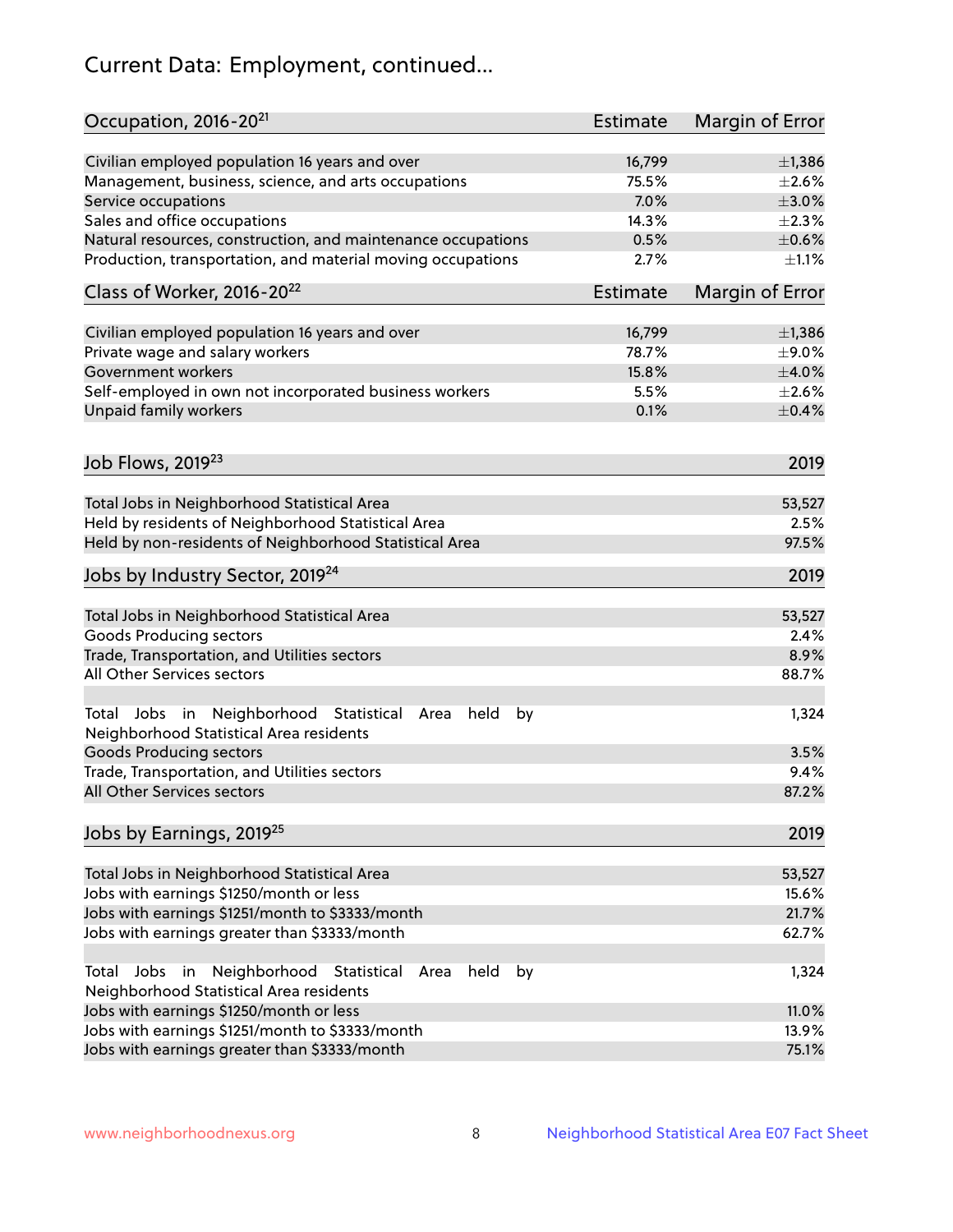## Current Data: Employment, continued...

| Jobs by Age of Worker, 2019 <sup>26</sup>                                                      | 2019   |
|------------------------------------------------------------------------------------------------|--------|
|                                                                                                |        |
| Total Jobs in Neighborhood Statistical Area                                                    | 53,527 |
| Jobs with workers age 29 or younger                                                            | 22.0%  |
| Jobs with workers age 30 to 54                                                                 | 58.9%  |
| Jobs with workers age 55 or older                                                              | 19.1%  |
|                                                                                                |        |
| Total Jobs in Neighborhood Statistical Area held by<br>Neighborhood Statistical Area residents | 1,324  |
| Jobs with workers age 29 or younger                                                            | 33.6%  |
| Jobs with workers age 30 to 54                                                                 | 51.4%  |
| Jobs with workers age 55 or older                                                              | 15.0%  |

### Current Data: Education

| School Enrollment, 2016-20 <sup>27</sup>       | Estimate | Margin of Error |
|------------------------------------------------|----------|-----------------|
|                                                |          |                 |
| Population 3 years and over enrolled in school | 4,090    | $\pm 625$       |
| Nursery school, preschool                      | 4.5%     | $\pm$ 3.5%      |
| Kindergarten                                   | 1.5%     | ±1.4%           |
| Elementary school (grades 1-8)                 | $7.7\%$  | $\pm$ 3.5%      |
| High school (grades 9-12)                      | 5.7%     | $\pm$ 3.1%      |
| College or graduate school                     | 80.5%    | $+6.7%$         |

| <b>Estimate</b> | Margin of Error |
|-----------------|-----------------|
|                 |                 |
| 18,227          | $\pm$ 1,245     |
| 0.7%            | $\pm$ 0.8%      |
| 1.2%            | $\pm$ 0.9%      |
| 5.2%            | $\pm 1.6\%$     |
| 9.5%            | $\pm 2.1\%$     |
| 3.4%            | $\pm 1.0\%$     |
| 39.8%           | $\pm$ 4.1%      |
| 40.2%           | $\pm$ 3.3%      |
|                 |                 |
| 98.1%           | $+2.6%$         |
| 80.0%           | $\pm$ 3.6%      |
|                 |                 |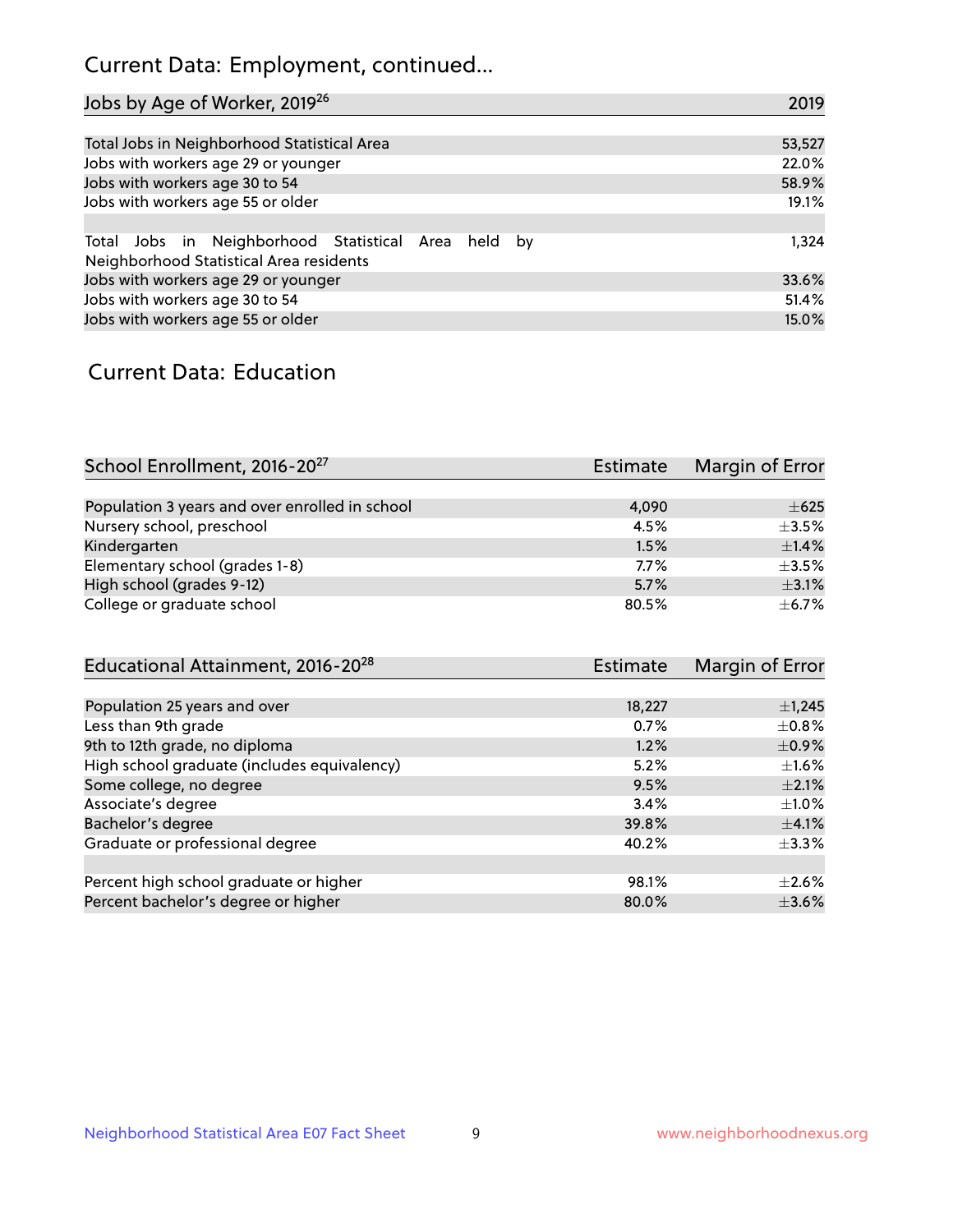## Current Data: Housing

| Households by Type, 2016-20 <sup>29</sup>            | Estimate        | Margin of Error |
|------------------------------------------------------|-----------------|-----------------|
|                                                      |                 |                 |
| Total households                                     | 14,347          | ±1,115          |
| Family households (families)                         | 22.1%           | $\pm$ 3.2%      |
| With own children under 18 years                     | 4.2%            | $\pm 1.2\%$     |
| Married-couple family                                | 19.0%           | $\pm$ 3.1%      |
| With own children of the householder under 18 years  | 2.6%            | $\pm$ 0.7%      |
| Male householder, no spouse present, family          | 0.8%            | $\pm$ 0.6%      |
| With own children of the householder under 18 years  | 0.2%            | $\pm$ 0.4%      |
| Female householder, no spouse present, family        | 2.4%            | $\pm 1.1\%$     |
| With own children of the householder under 18 years  | 1.5%            | $\pm1.0\%$      |
| Nonfamily households                                 | 77.9%           | $\pm 4.5\%$     |
| Householder living alone                             | 62.1%           | $\pm$ 5.1%      |
| 65 years and over                                    | 4.1%            | $\pm$ 1.3%      |
|                                                      |                 |                 |
| Households with one or more people under 18 years    | 4.6%            | $\pm 1.2\%$     |
| Households with one or more people 65 years and over | 6.5%            | $\pm 1.5\%$     |
| Average household size                               | 1.48            | $\pm$ 0.15      |
|                                                      | 2.27            |                 |
| Average family size                                  |                 | $\pm$ 0.50      |
| Housing Occupancy, 2016-20 <sup>30</sup>             | <b>Estimate</b> | Margin of Error |
| Total housing units                                  | 16,990          | ±1,107          |
| Occupied housing units                               | 84.4%           | $\pm 3.6\%$     |
| Vacant housing units                                 | 15.6%           | $\pm 2.6\%$     |
|                                                      |                 |                 |
| Homeowner vacancy rate                               | 2.2             | $\pm 1.7$       |
| Rental vacancy rate                                  | 7.1             | $\pm$ 3.0       |
| Units in Structure, 2016-20 <sup>31</sup>            | <b>Estimate</b> | Margin of Error |
|                                                      |                 |                 |
| Total housing units                                  | 16,990          | $\pm$ 1,107     |
| 1-unit, detached                                     | 7.4%            | $\pm1.8\%$      |
| 1-unit, attached                                     | 2.2%            | $\pm$ 0.8%      |
| 2 units                                              | 1.0%            | $\pm 0.8\%$     |
| 3 or 4 units                                         | 4.8%            | $\pm 2.6\%$     |
| 5 to 9 units                                         | 5.1%            | $\pm 1.5\%$     |
| 10 to 19 units                                       | 5.0%            | ±1.2%           |
| 20 or more units                                     | 74.3%           | $\pm$ 3.9%      |
| Mobile home                                          | 0.2%            | $\pm$ 0.4%      |
| Boat, RV, van, etc.                                  | 0.0%            | $\pm$ 0.2%      |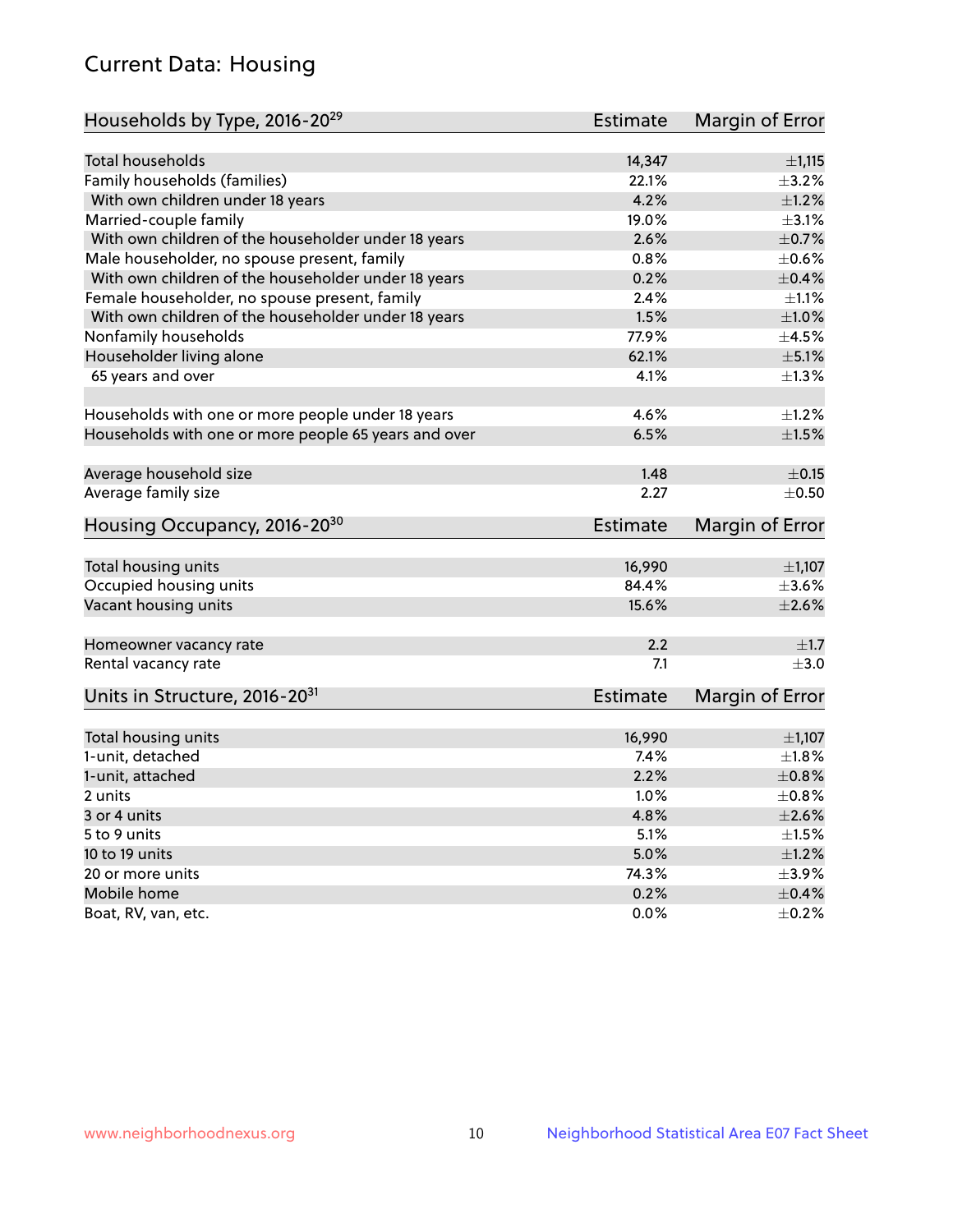## Current Data: Housing, continued...

| Year Structure Built, 2016-20 <sup>32</sup>    | Estimate | Margin of Error |
|------------------------------------------------|----------|-----------------|
| Total housing units                            | 16,990   | $\pm$ 1,107     |
| Built 2014 or later                            | 16.4%    | $\pm$ 4.2%      |
| Built 2010 to 2013                             | 6.0%     | $\pm 1.5\%$     |
| Built 2000 to 2009                             | 28.6%    | $\pm 2.8\%$     |
| Built 1990 to 1999                             | 13.3%    | $\pm 2.6\%$     |
| Built 1980 to 1989                             | 6.7%     | $\pm1.7\%$      |
| Built 1970 to 1979                             | 4.3%     | $\pm 1.2\%$     |
| Built 1960 to 1969                             | 5.4%     | $\pm$ 1.9%      |
| Built 1950 to 1959                             | 6.1%     | $\pm1.5\%$      |
| Built 1940 to 1949                             | 1.7%     | $\pm$ 0.7%      |
| Built 1939 or earlier                          | 11.6%    | ±2.8%           |
| Housing Tenure, 2016-2033                      | Estimate | Margin of Error |
|                                                |          |                 |
| Occupied housing units                         | 14,347   | ±1,115          |
| Owner-occupied                                 | 39.5%    | $\pm 2.8\%$     |
| Renter-occupied                                | 60.5%    | ±5.3%           |
| Average household size of owner-occupied unit  | 1.52     | $\pm$ 0.22      |
| Average household size of renter-occupied unit | 1.46     | $\pm$ 0.22      |
| Residence 1 Year Ago, 2016-20 <sup>34</sup>    | Estimate | Margin of Error |
|                                                |          |                 |
| Population 1 year and over                     | 22,620   | $\pm$ 1,462     |
| Same house                                     | 65.2%    | $\pm 3.0\%$     |
| Different house in the U.S.                    | 32.5%    | $\pm 4.2\%$     |
| Same county                                    | 12.1%    | $\pm 2.4\%$     |
| Different county                               | 20.4%    | $\pm 3.8\%$     |
| Same state                                     | 8.8%     | ±2.9%           |
| Different state                                | 11.6%    | $\pm 2.5\%$     |
| Abroad                                         | 2.3%     | $\pm$ 0.7%      |
| Value of Housing Unit, 2016-20 <sup>35</sup>   | Estimate | Margin of Error |
|                                                |          |                 |
| Owner-occupied units                           | 5,667    | $\pm$ 598       |
| Less than \$50,000                             | 0.4%     | $\pm 2.1\%$     |
| \$50,000 to \$99,999                           | 1.3%     | ±2.4%           |
| \$100,000 to \$149,999                         | 2.8%     | $\pm 1.7\%$     |
| \$150,000 to \$199,999                         | 10.3%    | $\pm$ 3.1%      |
| \$200,000 to \$299,999                         | 24.5%    | $\pm$ 4.0%      |
| \$300,000 to \$499,999                         | 38.4%    | $\pm$ 6.4%      |
| \$500,000 to \$999,999                         | 19.5%    | $\pm$ 5.7%      |
| \$1,000,000 or more                            | 2.9%     | $\pm$ 1.9%      |
| Mortgage Status, 2016-20 <sup>36</sup>         | Estimate | Margin of Error |
|                                                |          |                 |
| Owner-occupied units                           | 5,667    | $\pm$ 598       |
| Housing units with a mortgage                  | 77.6%    | $\pm$ 3.8%      |
| Housing units without a mortgage               | 22.4%    | $\pm$ 5.6%      |

Housing units without a mortgage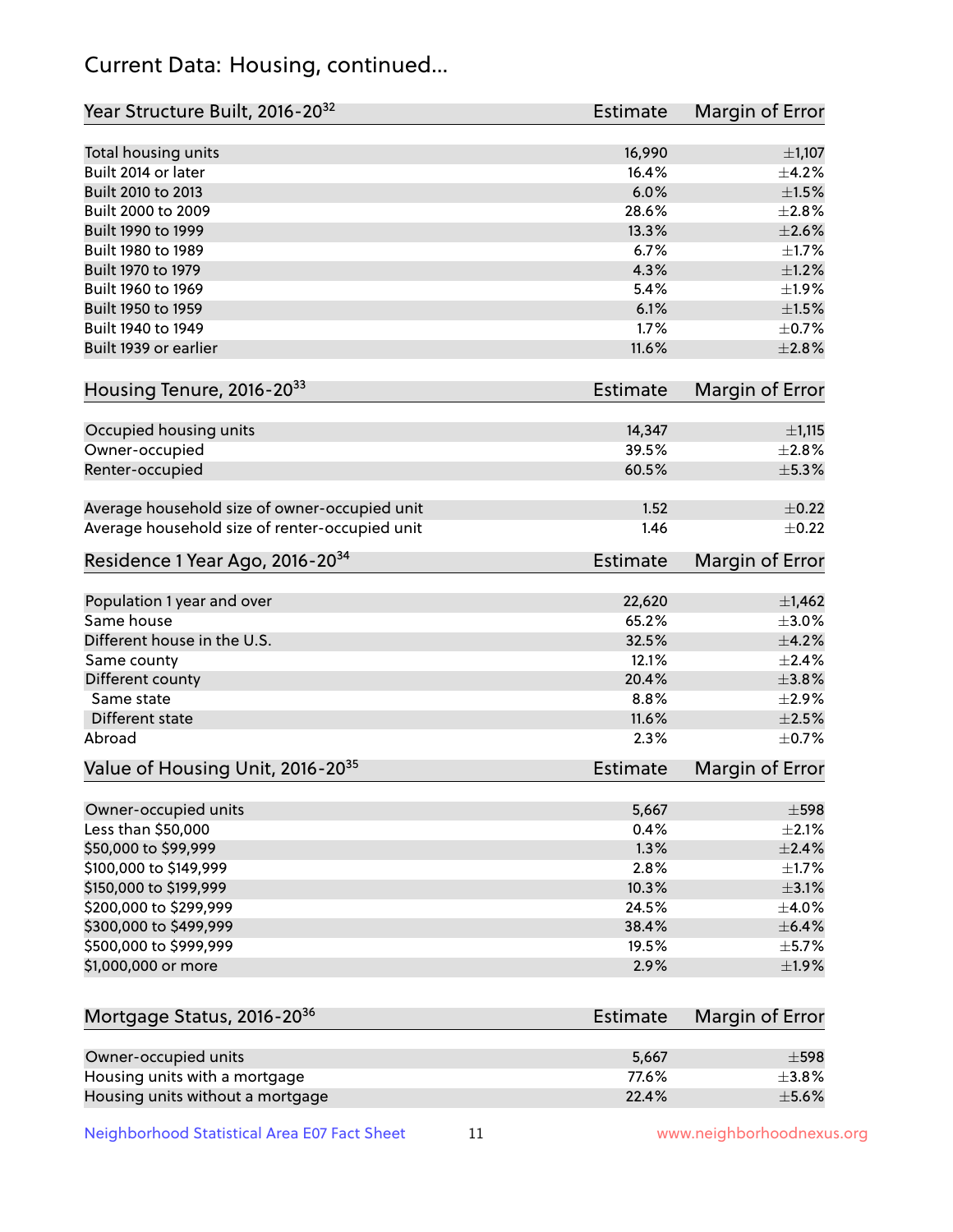## Current Data: Housing, continued...

| Selected Monthly Owner Costs, 2016-20 <sup>37</sup> | <b>Estimate</b> | Margin of Error |
|-----------------------------------------------------|-----------------|-----------------|
|                                                     |                 |                 |
| Housing units with a mortgage                       | 4,397           | ±511            |
| Less than \$300                                     | 0.0%            | $\pm 1.3\%$     |
| \$300 to \$499                                      | 0.5%            | $\pm$ 1.5%      |
| \$500 to \$999                                      | 5.1%            | $\pm$ 3.5%      |
| \$1,000 to \$1,499                                  | 10.4%           | $\pm 2.9\%$     |
| \$1,500 to \$1,999                                  | 27.6%           | $\pm$ 6.0%      |
| \$2,000 to \$2,999                                  | 35.8%           | $\pm$ 6.1%      |
| \$3,000 or more                                     | 20.7%           | $\pm$ 6.5%      |
|                                                     |                 |                 |
| Median (dollars)                                    | \$2,144         | $\pm$ 62        |
|                                                     |                 |                 |
| Housing units without a mortgage                    | 1,271           | $\pm$ 343       |
| Less than \$150                                     | 0.5%            | $\pm$ 4.7%      |
| \$150 to \$249                                      | $0.0\%$         | $\pm$ 4.6%      |
| \$250 to \$349                                      | 0.0%            | $\pm 4.6\%$     |
| \$350 to \$499                                      | 8.2%            | $\pm$ 6.6%      |
| \$500 to \$699                                      | 17.6%           | $\pm$ 5.8%      |
| \$700 or more                                       | 73.7%           | ±19.7%          |
|                                                     |                 |                 |
| Median (dollars)                                    | \$1,018         | $\pm$ 52        |

| Selected Monthly Owner Costs as a Percentage of | <b>Estimate</b> | Margin of Error |
|-------------------------------------------------|-----------------|-----------------|
| Household Income, 2016-20 <sup>38</sup>         |                 |                 |
|                                                 |                 |                 |
| Housing units with a mortgage <sup>39</sup>     | 4,388           | $\pm$ 573       |
| Less than 20.0 percent                          | 49.8%           | $\pm$ 6.9%      |
| 20.0 to 24.9 percent                            | 15.1%           | $\pm$ 4.6%      |
| 25.0 to 29.9 percent                            | 8.4%            | $\pm 2.6\%$     |
| 30.0 to 34.9 percent                            | 4.8%            | $\pm 2.3\%$     |
| 35.0 percent or more                            | 21.9%           | $\pm$ 5.8%      |
|                                                 |                 |                 |
| Housing units without a mortgage <sup>40</sup>  | 1,094           | $\pm 260$       |
| Less than 10.0 percent                          | 46.8%           | $\pm$ 9.9%      |
| 10.0 to 14.9 percent                            | 19.4%           | $\pm$ 10.7%     |
| 15.0 to 19.9 percent                            | 5.5%            | $\pm$ 5.6%      |
| 20.0 to 24.9 percent                            | 4.2%            | $\pm$ 6.6%      |
| 25.0 to 29.9 percent                            | 0.7%            | $\pm$ 4.0%      |
| 30.0 to 34.9 percent                            | 3.4%            | $\pm$ 4.6%      |
| 35.0 percent or more                            | 19.9%           | $\pm$ 8.3%      |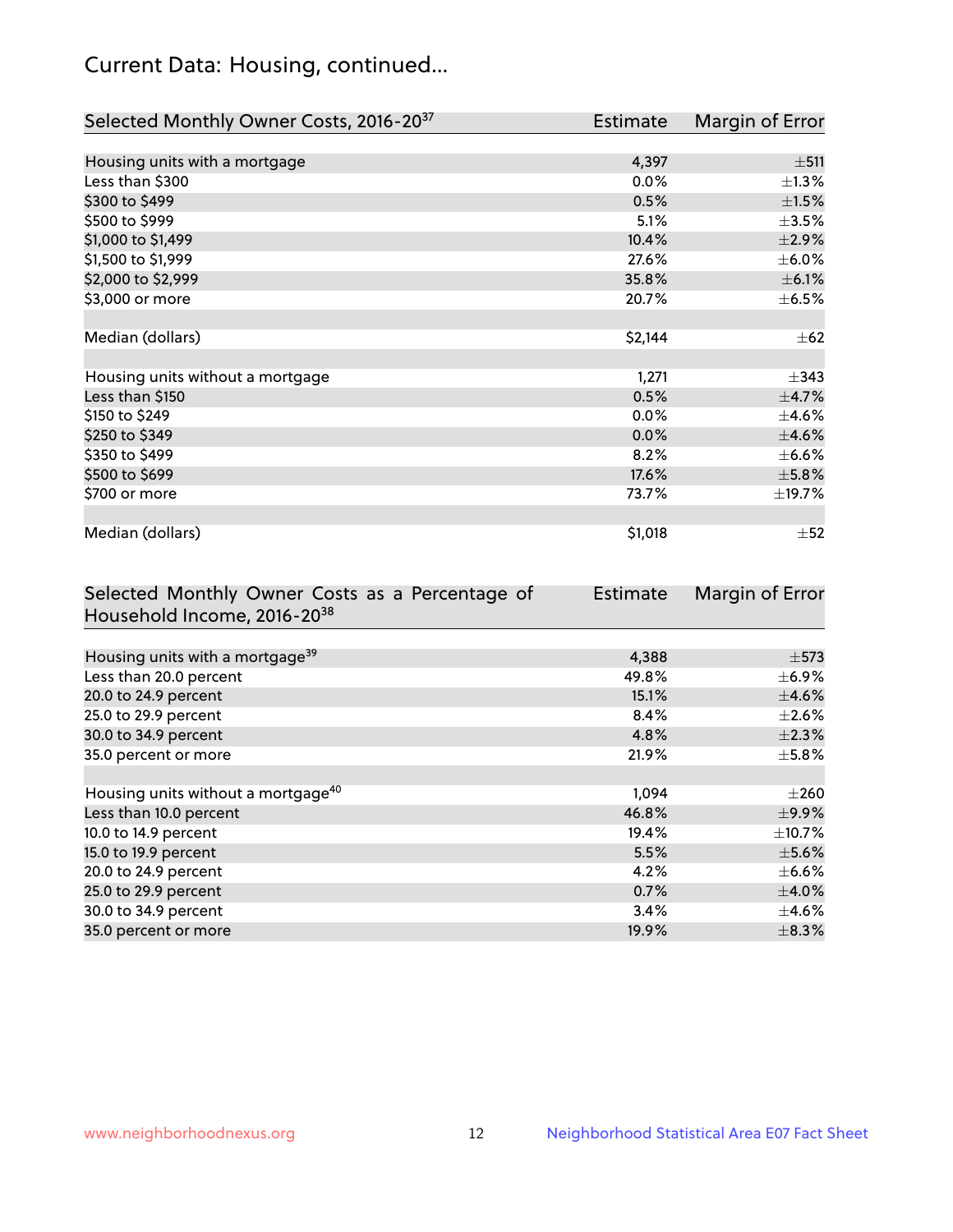## Current Data: Housing, continued...

| Gross Rent, 2016-20 <sup>41</sup>                                   | <b>Estimate</b> | Margin of Error |
|---------------------------------------------------------------------|-----------------|-----------------|
|                                                                     |                 |                 |
| Occupied units paying rent                                          | 8,628           | ±1,017          |
| Less than \$200                                                     | 0.6%            | $\pm 1.0\%$     |
| \$200 to \$499                                                      | 3.5%            | $\pm$ 1.9%      |
| \$500 to \$749                                                      | 1.3%            | $\pm$ 1.4%      |
| \$750 to \$999                                                      | 3.4%            | $\pm$ 1.9%      |
| \$1,000 to \$1,499                                                  | 32.6%           | $\pm$ 8.1%      |
| \$1,500 to \$1,999                                                  | 33.2%           | $\pm$ 5.1%      |
| \$2,000 or more                                                     | 25.3%           | $\pm$ 5.5%      |
| Median (dollars)                                                    | \$1,628         | $\pm$ 36        |
|                                                                     |                 |                 |
| No rent paid                                                        | 52              | $\pm 76$        |
| Gross Rent as a Percentage of Household Income,<br>$2016 - 20^{42}$ | <b>Estimate</b> | Margin of Error |
| Occupied units paying rent <sup>43</sup>                            | 8,474           | $\pm$ 1,129     |
|                                                                     | 16.0%           | $\pm$ 4.7%      |
| Less than 15.0 percent                                              |                 |                 |
| 15.0 to 19.9 percent                                                | 18.4%           | ±3.3%           |
| 20.0 to 24.9 percent                                                | 15.1%           | $\pm 2.8\%$     |
| 25.0 to 29.9 percent                                                | 9.6%            | $\pm$ 6.0%      |
| 30.0 to 34.9 percent                                                | 5.5%            | $\pm 2.1\%$     |
| 35.0 percent or more                                                | 35.3%           | $\pm$ 7.6%      |

# Current Data: Transportation

| Commuting to Work, 2016-20 <sup>44</sup>  | <b>Estimate</b> | Margin of Error |
|-------------------------------------------|-----------------|-----------------|
|                                           |                 |                 |
| Workers 16 years and over                 | 16,645          | $\pm$ 1,277     |
| Car, truck, or van - drove alone          | 54.7%           | $\pm$ 4.2%      |
| Car, truck, or van - carpooled            | 2.4%            | $\pm1.0\%$      |
| Public transportation (excluding taxicab) | $8.0\%$         | $\pm 1.6\%$     |
| Walked                                    | 12.6%           | $\pm1.6\%$      |
| Other means                               | 4.6%            | $\pm 1.0\%$     |
| Worked at home                            | 17.8%           | $\pm$ 4.5%      |
|                                           |                 |                 |
| Mean travel time to work (minutes)        | 21.7            | $\pm$ 0.9       |

| Access to a Vehicle, 2016-20 <sup>45</sup> | Estimate | Margin of Error |
|--------------------------------------------|----------|-----------------|
|                                            |          |                 |
| Occupied housing units                     | 14,347   | $\pm$ 1,115     |
| No vehicles available                      | 14.2%    | $+3.9%$         |
| 1 vehicle available                        | 56.8%    | $\pm$ 4.8%      |
| 2 vehicles available                       | 26.4%    | $+4.1%$         |
| 3 or more vehicles available               | 2.6%     | $\pm 1.0\%$     |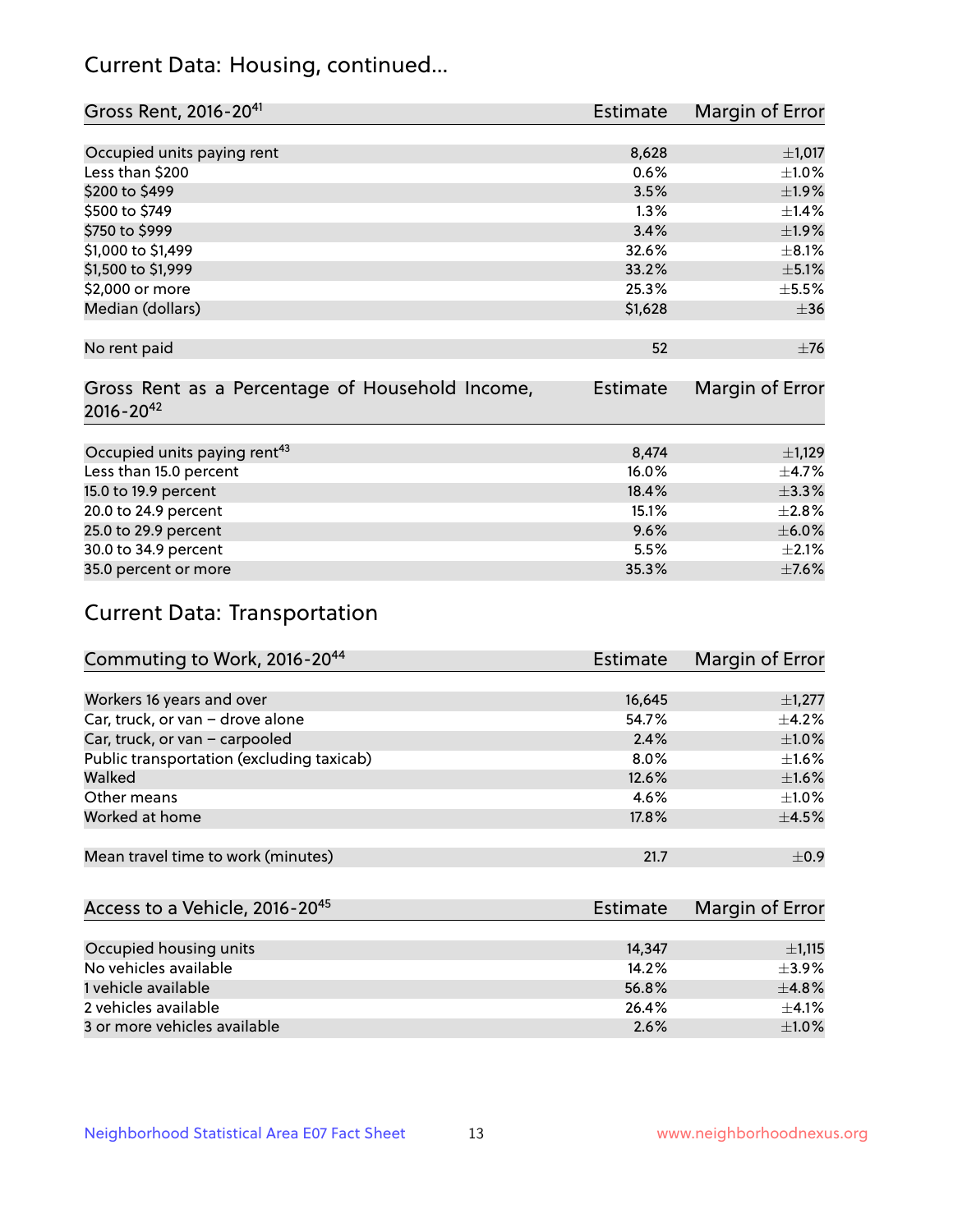## Current Data: Health

| Health Insurance coverage, 2016-2046                    | <b>Estimate</b> | Margin of Error |
|---------------------------------------------------------|-----------------|-----------------|
|                                                         |                 |                 |
| Civilian Noninstitutionalized Population                | 22,058          | $\pm$ 1,456     |
| With health insurance coverage                          | 95.2%           | $\pm 1.9\%$     |
| With private health insurance coverage                  | 89.8%           | ±2.4%           |
| With public health coverage                             | 8.9%            | $\pm 1.8\%$     |
| No health insurance coverage                            | 4.8%            | $\pm 2.2\%$     |
| Civilian Noninstitutionalized Population Under 19 years | 1,330           | $\pm$ 1,330     |
| No health insurance coverage                            | 1.9%            | ±4.8%           |
|                                                         |                 |                 |
| Civilian Noninstitutionalized Population 19 to 64 years | 19,550          | $\pm$ 1,402     |
| In labor force:                                         | 16,703          | ±1,288          |
| Employed:                                               | 16,217          | $\pm$ 1,267     |
| With health insurance coverage                          | 95.8%           | ±10.6%          |
| With private health insurance coverage                  | 95.5%           | $\pm$ 10.5%     |
| With public coverage                                    | 1.1%            | $\pm$ 0.7%      |
| No health insurance coverage                            | 4.2%            | $\pm 2.6\%$     |
|                                                         |                 |                 |
| Unemployed:                                             | 486             | $\pm$ 1,267     |
| With health insurance coverage                          | 60.7%           | ±4.3%           |
| With private health insurance coverage                  | 56.0%           | $\pm$ 11.0%     |
| With public coverage                                    | 4.8%            | ±10.4%          |
| No health insurance coverage                            | 39.3%           | $\pm$ 35.6%     |
|                                                         |                 |                 |
| Not in labor force:                                     | 2,848           | $\pm$ 550       |
| With health insurance coverage                          | 94.0%           | $\pm$ 5.5%      |
| With private health insurance coverage                  | 84.3%           | $\pm$ 7.3%      |
| With public coverage                                    | 11.4%           | $\pm$ 6.5%      |
| No health insurance coverage                            | 6.0%            | $\pm 3.0\%$     |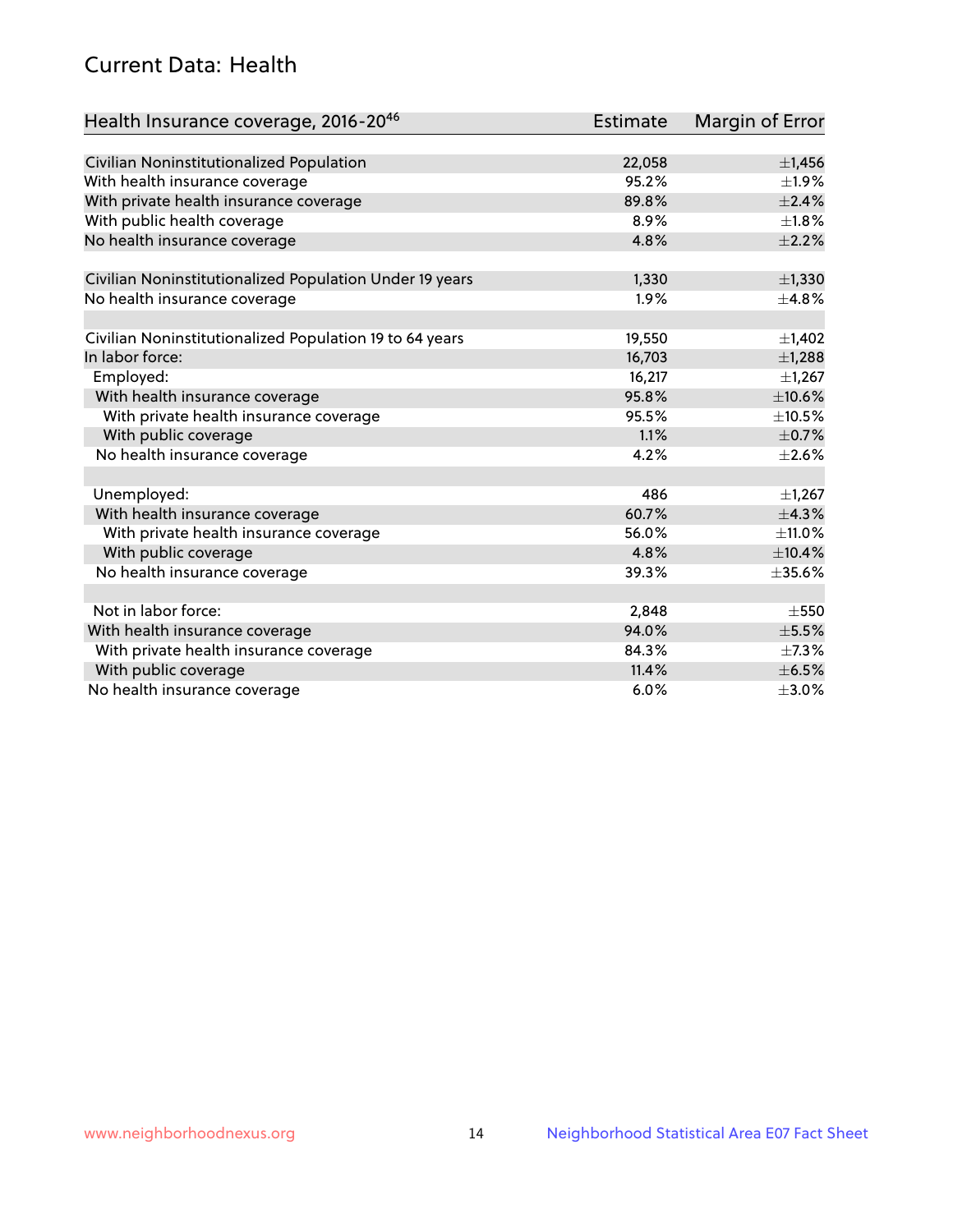#### Notes:

- 1. Source: U.S. Census Bureau, Decennial Census 2000, SF1 tables P8, P12; American Community Survey, tables B01001, B03002
- 2. This category includes Pacific Islanders, Native Americans and Alaska Natives, people who identify as some other race, and those who identify as bi/multi racial.
- 3. Source: U.S. Census Bureau, Decennial Census 2000, SF1 tables P15, P16, P18, P19; American Community Survey, tables B11001, B11005, B11003
- 4. Source: U.S. Census Bureau, Decennial Census 2000, SF3 table P37; American Community Survey, table B15002
- 5. Source: U.S. Census Bureau, Longitudinal Employer-Household Dynamics Residential Area Characteristics, Table JT01 (Primary Jobs); Workplace Area Characteristics, Table JT00 (All Jobs)
- 6. Source: U.S. Census Bureau, Decennial Census 2000, SF3 tables P52, P87; American Community Survey, tables B19001, B17001
- 7. Source: U.S. Census Bureau, Decennial Census 2000, SF1 tables H3, H4; American Community Survey, tables B25002, B25009
- 8. Source: U.S. Census Bureau, Decennial Census 2000, SF3 table H44; American Community Survey, tables B25044
- 9. Source: Atlanta Police Department, COBRA; U.S. Census Bureau, American Community Survey, table B01001
- 10. Source: U.S. Census Bureau, American Community Survey, table B01001
- 11. Source: U.S. Census Bureau, American Community Survey, table B03002
- 12. Source: U.S. Census Bureau, American Community Survey, table B05002
- 13. Source: U.S. Census Bureau, American Community Survey, table B05003
- 14. Source: U.S. Census Bureau, American Community Survey, tables B19001, B19025, B19051, B19061, B19055, B19065, B19059, B19069, B19056, B19066, B19057, B19067, B22001, B19101, B19127
- 15. Source: U.S. Census Bureau, American Community Survey, tables B19201, B19214, B20017, B19313
- 16. Source: U.S. Census Bureau, American Community Survey, table B17010
- 17. Source: U.S. Census Bureau, American Community Survey, tables B17001, B17006, B17021, B17007. Table totals may be lower than the total population, as they are based on the population for whom poverty status is determined.
- 18. Source: U.S. Census Bureau, American Community Survey, B17001H, B17001B, B17001D, B17001I. Table totals may be lower than the total population, as they are based on the population for whom poverty status is determined.
- 19. Source: U.S. Census Bureau, American Community Survey, tables B23001, B23008
- 20. Source: U.S. Census Bureau, American Community Survey, table C24030
- 21. Source: U.S. Census Bureau, American Community Survey, table C24010
- 22. Source: U.S. Census Bureau, American Community Survey, table B24080
- 23. Source: U.S. Census Bureau, Longitudinal Employer-Household Dynamics Origin-Destination Data, Tables JT00 Main and JT00 Aux
- 24. Source: U.S. Census Bureau, Longitudinal Employer-Household Dynamics Origin-Destination Data, Tables JT00 Main and JT00 Aux
- 25. Source: U.S. Census Bureau, Longitudinal Employer-Household Dynamics Origin-Destination Data, Tables JT00 Main and JT00 Aux
- 26. Source: U.S. Census Bureau, Longitudinal Employer-Household Dynamics Origin-Destination Data, Tables JT00 Main and JT00 Aux
- 27. Source: U.S. Census Bureau, American Community Survey, table B14001
- 28. Source: U.S. Census Bureau, American Community Survey, table B15002
- 29. Source: U.S. Census Bureau, American Community Survey, tables B11001, B11003, B11007, B11005, B09019
- 30. Source: U.S. Census Bureau, American Community Survey, tables B25002, B25003, B25004
- 31. Source: U.S. Census Bureau, American Community Survey, table B25024
- 32. Source: U.S. Census Bureau, American Community Survey, table B25034
- 33. Source: U.S. Census Bureau, American Community Survey, tables B25009, B25008, B25003
- 34. Source: U.S. Census Bureau, American Community Survey, table B07003
- 35. Source: U.S. Census Bureau, American Community Survey, table B25075. This value is self-reported and may differ from home values as determined by the County Tax Assessor.
- 36. Source: U.S. Census Bureau, American Community Survey, table B25081
- 37. Source: U.S. Census Bureau, American Community Survey, table B25087
- 38. Source: U.S. Census Bureau, American Community Survey, table B25091
- 39. Excludes units where Selected Monthly Owner Costs as a Percentage of Income cannot be computed.
- 40. Excludes units where Selected Monthly Owner Costs as a Percentage of Income cannot be computed.
- 41. Source: U.S. Census Bureau, American Community Survey, table B25063
- 42. Source: U.S. Census Bureau, American Community Survey, table B25070
- 43. Excludes units where Gross Rent as a Percentage of Income cannot be computed.
- 44. Source: U.S. Census Bureau, American Community Survey, tables B08101, B08013
- 45. Source: U.S. Census Bureau, American Community Survey, table B25044
- 46. Source: U.S. Census Bureau, American Community Survey, tables B18135, B27011

The dagger (†) symbol denotes values that cannot be computed.